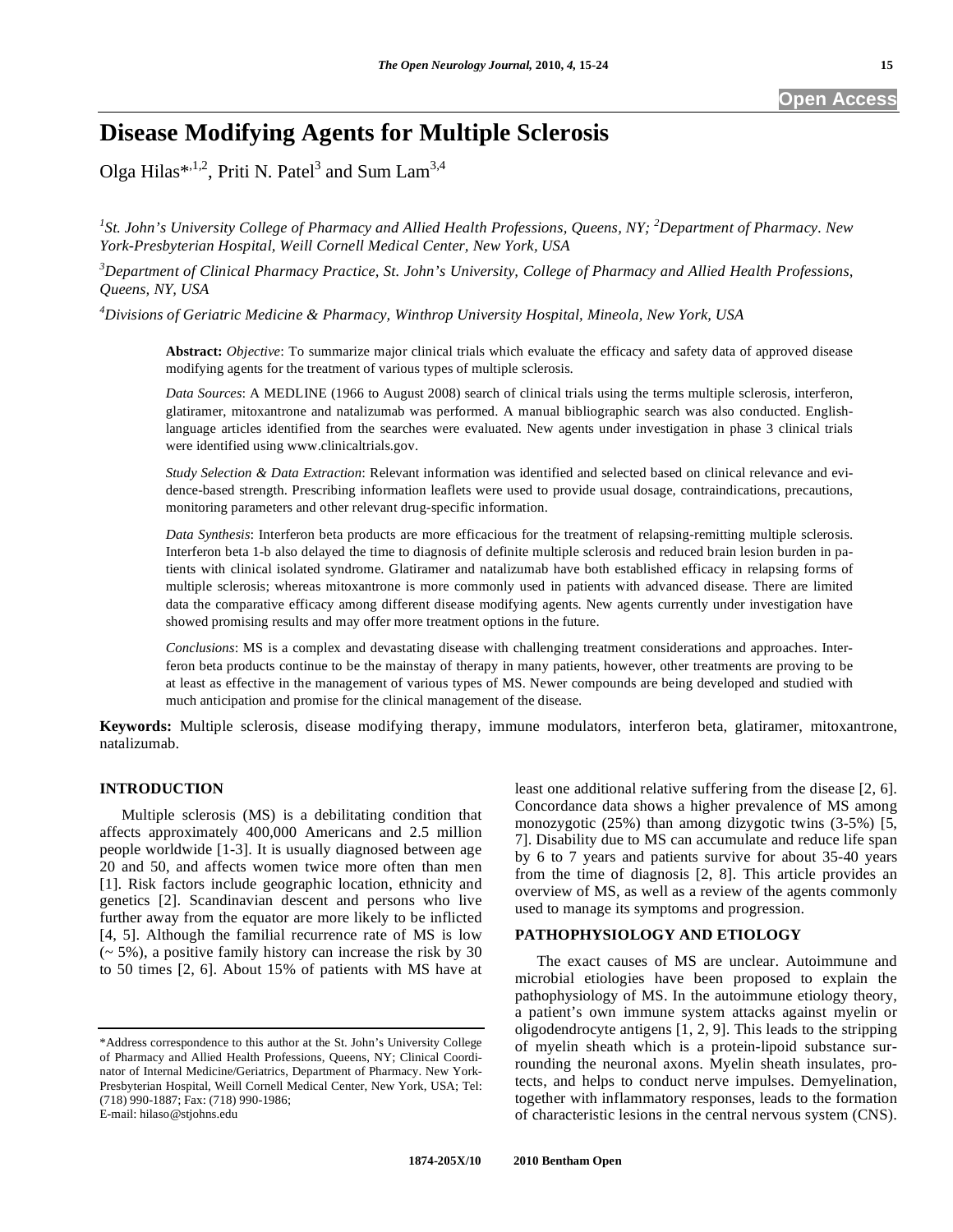This destructive process leads to axonal damage even early in the disease and may result in neurologic symptoms, which typically reflect the affected area of the CNS [1, 2, 9].

 In the microbial etiology theory, bacteria or viruses are responsible for the pathogenesis of MS. Suspected organisms include varicella zoster, rubella, Epstein-Barr, human herpes virus 6, mycoplasma, rabies virus, canine distemper virus, retrovirus, mumps, measles, *Chlamydia pneumoniae*, and others. Nevertheless, no one particular pathogen has been fully established as a causal agent for MS symptoms [1, 2, 9- 12].

 Environmental factors may also contribute to the pathogenesis [13]. MS is more prevalent in countries with moderate or cool climate, areas with greater distances from the equator in both the northern and southern hemispheres [1]. Interestingly, the environmental influence is more important between the ages of 10 and 15 years [13, 14].

### **CLINICAL MANIFESTATIONS**

 MS has a variable clinical presentation with its clinical course or disease progression related to the type of MS [2, 15]. The disease consists of four distinct types or stages: (1) relapsing-remitting MS (RRMS); (2) secondary progressive MS (SPMS); (3) primary progressive MS (PPMS); and progressive-relapsing MS (PRMS) [2, 15, 16, 20].

 RRMS is the most common type, affecting approximately 80 to 85% of patients beginning in their second or third decade of life and clinically manifesting in the third or fourth decade [2, 15, 17]. Women are twice as likely to present with this type of MS [2]. Signs and symptoms usually present over a course of days, typically stabilizing and spontaneously resolving. Disability and CNS dysfunction may present and progress after relapses, and during times of remission [2, 15]. Initial symptoms include sensory, visual, balance and gait disturbances, limb weakness, neurogenic bladder and bowel problems. Temporal fatigue and increases in body temperature have also been reported. In addition, cognitive impairment, depression, emotional lability, dysarthria, dysphagia, vertigo, progressive quadriparesis and sensory loss, ataxic tremors, pain, sexual dysfunction, spasticity, and other apparent CNS problems may arise [2].

 An estimated 50% of RRMS patients over a period of 10 years [18] and about 90% over 25 years will experience a stage transition to SPMS [16]. SPMS is characterized by a gradual and worsening disability with or without the presence of superimposed relapses [17, 19]. Exacerbations may or may not be seen during the secondary progressive stage [20].

 PPMS affects approximately 10-20% of patients and carries the worst prognosis [2, 17]. The incidence has been reported to be similar among men and women [2]. It is characterized by a gradual and progressive course in which patients experience continuous worsening in disease from onset with no exacerbations or remission periods [2, 20]. Initial presentation includes a slow progressive myelopathy of the legs. Quadraparesis, cognitive decline, visual loss, brain-stem syndromes, and dysfunction of bowel, bladder, and reproductive systems may also occur [2].

 A fourth and unusual type, referred to as progressiverelapsing MS (PRMS), has also been introduced as a pro-

 All types of MS can cause significant disability [15]. Although it is difficult to predict the progressive course and development of disability [17], poor prognostic factors have been described: male gender, older age at onset, motor symptoms or cerebellar signs at onset, short interval and incomplete recovery between the initial and subsequent attack, high relapse rate early on in disease, early disability, moderate disability within 5 years and high lesion load revealed on early magnetic resonance imaging (MRI) of the brain [16, 18, 22, 23].

#### **DIAGNOSIS**

Currently, no specific diagnostic test is available for MS. Therefore, appropriate diagnosis depends on thorough history and examination and objective evidence of CNS lesions scattered in space and time [24, 25]. An MRI is utilized to support the clinical diagnosis, confirm dissemination in space, and rule out other potential causes such as metabolic, vascular, psychiatric, genetic, autoimmune, neuropathic, neoplastic and other disorders [2]. It is the most sensitive and specific technique for detecting MS lesions and quantifying their progression over time [26]. Typical findings include multifocal lesions of various ages primarily involving the periventricular white matter, brain stem, cerebellum, and spinal cord white matter. In addition, the presence of gadolinium-enhanced lesions indicates inflammatory demyelination [2].

 Cerebrospinal fluid (CSF) analysis and visual evoked potentials (VEP) are also used to further assist in the diagnosis. CSF analysis provides information on inflammatory and immunologic disturbances, while VEP provide physiologic evidence of optic nerve dysfunction. Somatosensory evoked potentials (SEP) detect spinal cord dysfunction, and can provide diagnostic support when used along with spinal MRI [2, 24].

 In 2000, the International Panel on the Diagnosis of MS developed the McDonald Criteria [24]. Core features of these diagnostic criteria include: emphasis on objective clinical findings; dependence on evidence of dissemination of lesions in time and space; use of supportive and confirmatory paraclinical examination; focus on specificity rather than sensitivity; and elimination of better explanations for a diagnosis [24, 27]. In the 2005, its revisions called for a particular focus on MRI criteria for dissemination of lesions in time, incorporation of spinal cord lesions into the imaging requirements, and establishing a diagnosis of PPMS by concentrating on clinical and imaging evidence and placing less emphasis on CSF findings [27].

#### **APPROVED DISEASE MODIFYING AGENTS**

#### **Interferon**

Interferon  $\beta$  (IFN $\beta$ ) is produced by fibroblasts and has antiviral, antiproliferative, and immunomodulatory effects [28]. Currently, there are two types of IFN $\beta$  available: IFN $\beta$ -1a and IFN $\beta$ -1b (Table 1). IFN $\beta$ -1a is identical to natural IFN $\beta$ , while IFN $\beta$ -1b has a serine substitution for cysteine at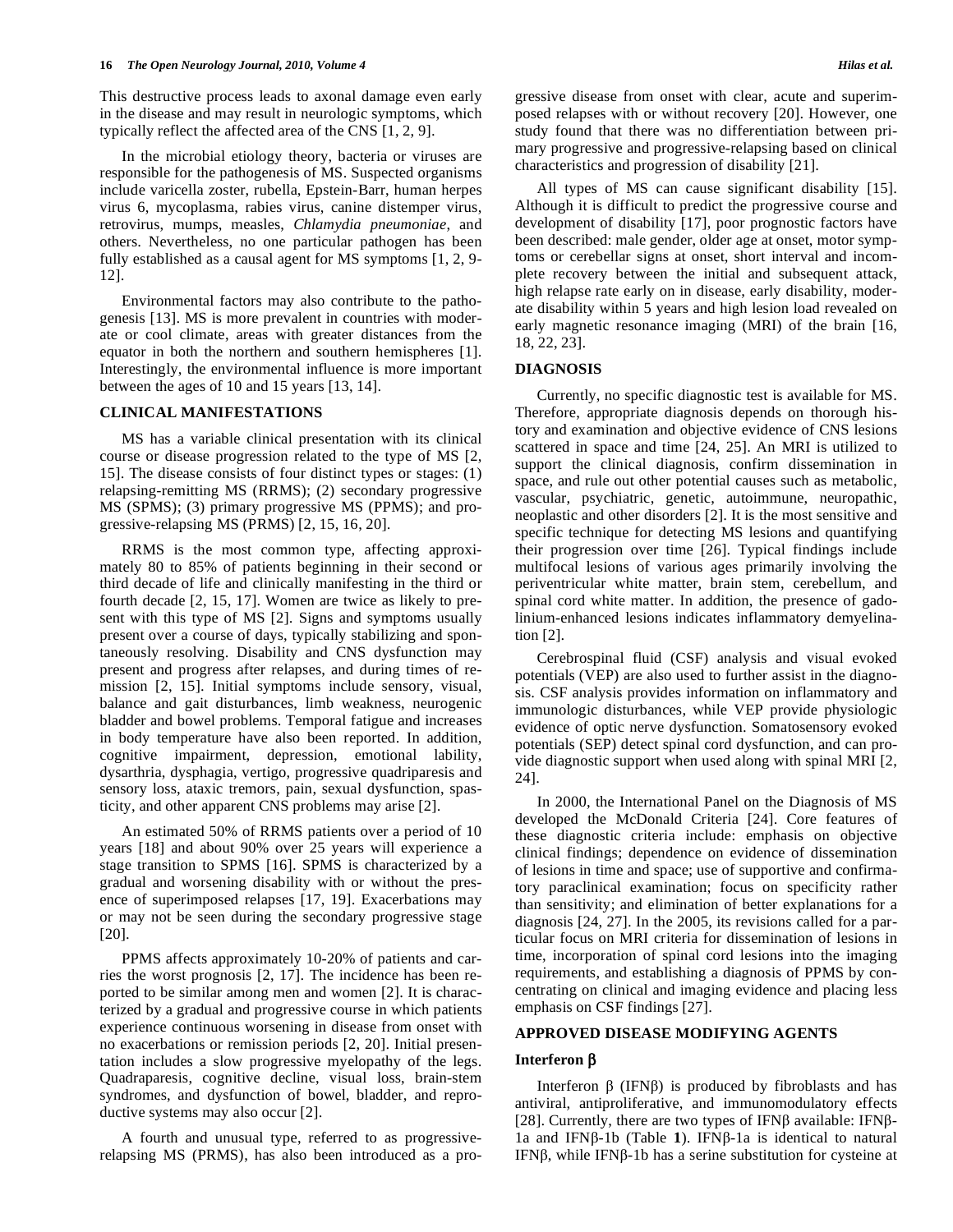position 17 [29]. Also of note, IFN $\beta$ -1a is glycosylated, while IFN $\beta$ -1b is not [29].

## **Interferon -1a**

IFN $\beta$ -1a is available as two different formulations: a once weekly intramuscular (IM) injection (Avonex®) and a

three times weekly (TIW) subcutaneous (SC) injection (Rebif<sup>®</sup>). Intramuscular IFN $\beta$ -1a was approved by the FDA in May 1996 following two clinical trials that demonstrated efficacy. In one double-blind, placebo-controlled study, patients with RRMS were randomized to receive either IFN $\beta$ -1a 30mcg IM once weekly ( $n = 158$ ) or placebo ( $n = 143$ ) for up to 104 weeks [30]. The primary outcome was the time to

# **Table 1. FDA Approved Disease-Modifying Agents for the Management of Multiple Sclerosis**

| <b>Drug</b>                                     | <b>Mechanism of Action</b>                                                                                                                               | Approved<br>Indication                                         | <b>Usual Dosage</b>                                                                                                              | <b>Notes</b>                                                                                                                                                                                                                                                                                                                                                                                                                                                                                                                                                                                                                                                                                                                                                         |
|-------------------------------------------------|----------------------------------------------------------------------------------------------------------------------------------------------------------|----------------------------------------------------------------|----------------------------------------------------------------------------------------------------------------------------------|----------------------------------------------------------------------------------------------------------------------------------------------------------------------------------------------------------------------------------------------------------------------------------------------------------------------------------------------------------------------------------------------------------------------------------------------------------------------------------------------------------------------------------------------------------------------------------------------------------------------------------------------------------------------------------------------------------------------------------------------------------------------|
| Interferon beta-1a<br>$(Avonex^{\circledR})$    | Anti-proliferation, immunomodula-<br>tion                                                                                                                | <b>RRMS</b>                                                    | 30 mcg SC once weekly                                                                                                            |                                                                                                                                                                                                                                                                                                                                                                                                                                                                                                                                                                                                                                                                                                                                                                      |
| Interferon beta-1a<br>(Rebif <sup>®</sup> )     | Anti-proliferation, immunomodula-<br>tion                                                                                                                | <b>RRMS</b>                                                    | 20% of target dose initially, titrate<br>to 22 mcg or 44 mcg IM TIW over<br>4 weeks                                              | Administer on the same<br>days each week, at least 48<br>hours apart                                                                                                                                                                                                                                                                                                                                                                                                                                                                                                                                                                                                                                                                                                 |
| Interferon beta-1b<br>$(Betaseron^{\circledR})$ | Anti-proliferation, immunomodula-<br>tion                                                                                                                | RRMS, CIS with<br><b>MRI</b> features<br>consistent with<br>MS | 0.0625 mg SC QOD initially;<br>increase to 0.25 mg QOD over 6<br>weeks                                                           | CBC and LFT at baseline<br>and 1,3,6 months thereafter;<br>TFT every 6 months in<br>selected patients                                                                                                                                                                                                                                                                                                                                                                                                                                                                                                                                                                                                                                                                |
| Glatiramer (Copax-<br>$one^{\circledR})$        | Competitive binding with MBP,<br>cytokine modulation & inhibition of<br>free radical                                                                     | <b>RRMS</b>                                                    | 20 mg SC daily                                                                                                                   | Routine laboratory monitor-<br>ing is not required                                                                                                                                                                                                                                                                                                                                                                                                                                                                                                                                                                                                                                                                                                                   |
| Mitoxantrone<br>(Novantrone®)                   | Intercalates into DNA; interferes with<br>RNA; inhibits topoisomerase II; anti-<br>proliferation; immunomodulation;<br>TNF- $\alpha$ and IL-2 inhibition | SPMS, PRMS, or<br>worsening RRMS                               | $12mg/m2$ IV infusion over 5-15<br>minutes every 3 months                                                                        | Bone marrow suppression<br>(neuropenia) may occur.<br>CBC should be monitored<br>prior to initial dose, before<br>each subsequent dose, and<br>after discontinuation of<br>therapy<br>Assessment of cardiac func-<br>tion recommended prior to<br>initiation, during treatment<br>and yearly after discontinua-<br>tion (history, physical ex-<br>amination, electrocardio-<br>gram and quantitative<br>evaluation of left ventricular<br>ejection fraction via echo-<br>cardiogram, multi-gated<br>radionuclide angiography<br>(MUGA), MRI, etc.)<br>LFT should be<br>monitored prior to initial<br>dose and before each subse-<br>quent dose<br>Secondary acute<br>myelogenous leukemia<br>(AML) has been reported.<br>Elevated risk of 0.25% has<br>been observed |
| Natalizumab<br>(Tysabri®)                       | Inhibits the adhesion of molecules<br>onto the surface of immune cells;<br>potentially inhibits the migration of<br>immune cells                         | Monotherapy for<br>relapsing forms of<br>МS                    | 300mg IV infusion over approxi-<br>mately one hour every 4 weeks<br>(data on the efficacy and safety is<br>limited to two years) | CBC, WBC, LFT (including<br>bilirubin) should be moni-<br>tored regularly<br>Antibody testing upon initia-<br>tion and at 3 months (if<br>persistent antibodies are<br>suspected)<br>Hypersensitivity/anaphy-<br>laxis may occur within 2<br>hours of infusion<br>Gadolinium-enhanced brain<br>MRI and CSF analysis for<br>JC viral DNA are recom-<br>mended for suspected PML                                                                                                                                                                                                                                                                                                                                                                                       |

MBP = myelin binding proteins; TNF = tumor necrosis factor; IL = interleukin; CIS = clinical isolated syndrome; RRMS = relapsing-remitting multiple scleroris; MRI = magnetic resonance imaging; SPMS = secondary progressive multiple sclerosis; PRMS = progressive relapsing multiple sclerosis; SC = subcutaneously; QOD = every other day; IV = intrave-<br>nously; CBC = complete blood count; LFT = liver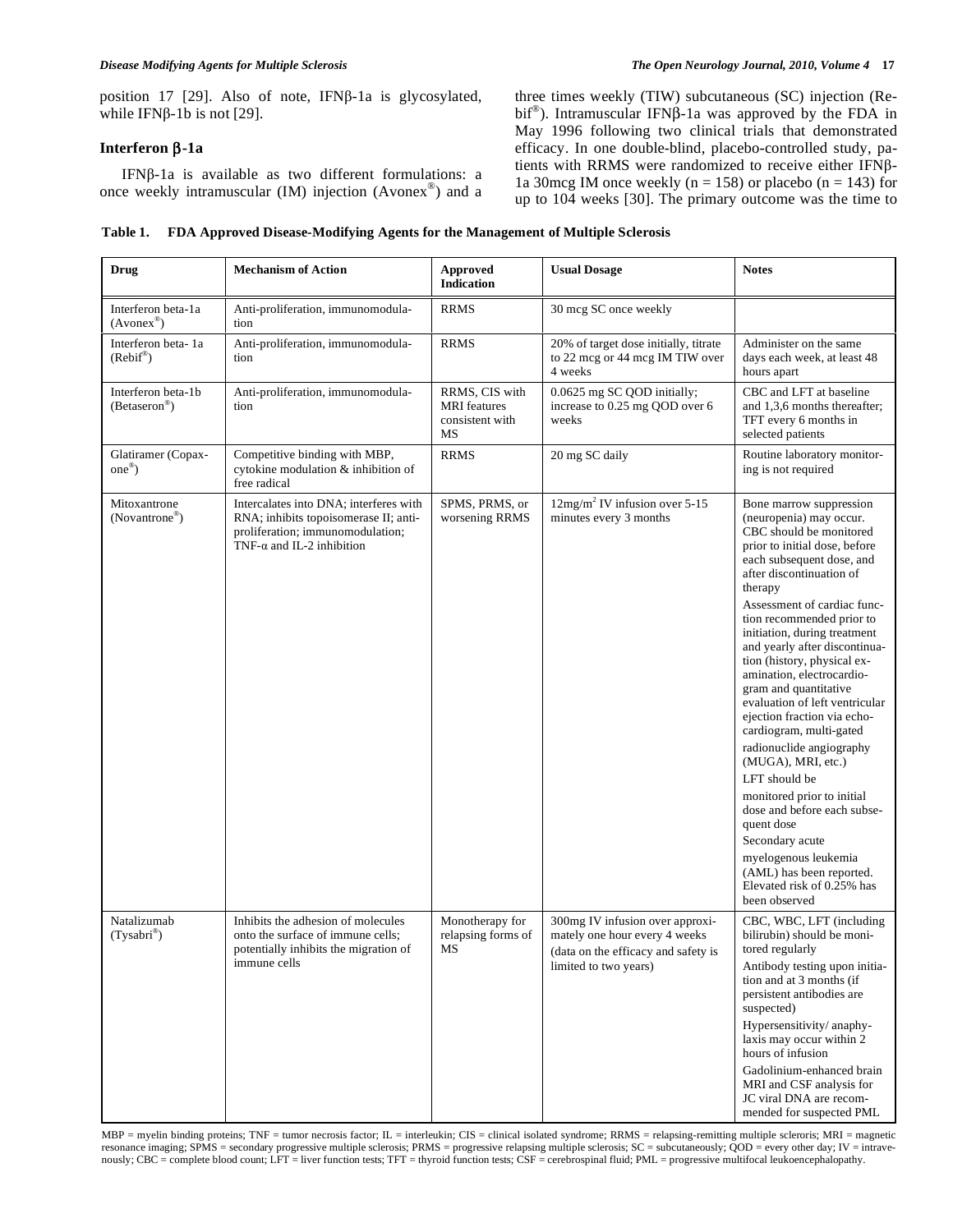onset of sustained disease disability, as defined by a decrease from baseline expanded disability status scale (EDSS) scores of at least 1 point for at least 6 months. Other outcomes included the number of exacerbations and brain lesions. Of the patients who completed 104 weeks of the study, 85 received IFN $\beta$  and 87 received placebo. The primary outcome, time to sustained progression of disease disability, was significantly prolonged in the interferon group as compared to the placebo group ( $p = 0.02$ ). The number of exacerbations were significantly lower in the interferon group (0.82 *vs* 0.67 per year per patient;  $p = 0.04$ ) when looking at all patients. The difference was more pronounced in the patients who completed 104 weeks of treatment, where the number of exacerbations per year per patient was 0.90 in the placebo group and 0.61 in the IFN group (p=0.002). At the end of one year, 29.9% in the IFN group and  $42.3\%$  in the placebo group ( $p=0.05$ ) had positive MRI scans. At the end of year two, the percentages of positive MRI scans were similar: 28.9% *vs* 42.7%, respectively (p=0.02). Overall, IFN was well-tolerated. The adverse events that occurred more often in the IFN group included flu-like symptoms, muscle aches, fever, and chills.

The second study on IM IFN $\beta$ -1a was a randomized, double-blind, placebo-controlled, multicenter trial in patients who had recently experienced their first demyelinating event involving the optic nerve, brainstem, cerebellum, or spinal cord, and also had to have subclinical lesions on MRI [31]. Patients first received a regimen of methylprednisolone 1g IV for 3 days, then prednisone 1mg/kg orally for 11 days, then a 4 day period of steroid taper. Patients were then randomized to receive either IFN $\beta$ -1a 30mcg IM once weekly  $(n=193)$  or placebo  $(n=190)$  for 3 years. Cumulative probability of developing clinically confirmed MS during the 3 years was significantly decreased in the IFN $\beta$  group (rate ratio 0.56; 95%CI 0.38-0.81; p=0.002). On MRI, the number of new or enlarging lesions was significantly lower in the IFNβ group at months 6 (p=0.001), 12 (p<0.001), and 18  $(p<0.001)$ . The volume of lesions seen on MRI also significantly decreased in the IFN group at  $6 \text{ (p} < 0.001), 12$  $(p=0.004)$ , and 18 months  $(p<0.001)$ . Influenza-like symptoms and depression occurred statistically more often in the IFN $β$  group.

Subcutaneous IFN $\beta$ -1a was approved by the FDA in May 2002 following the completion of two clinical trials: Prevention of Relapses and Disability by IFNß-1a Subcutaneously in Multiple Sclerosis (PRISMS-2) and Evidence of Interferon Dose-Response: European North American Comparative Efficacy (EVIDENCE). The PRISMS-2 was a multicenter, double-blind, placebo-controlled trial enrolling 560 patients with RRMS [32]. Patients were randomly assigned to receive SC IFNβ-1a 22mcg, 44mcg, or placebo TIW for 2 years. Ninety percent of patients completed this study. The mean number of relapses decreased significantly in the IFN groups: 2.56 placebo, 1.82 IFN 22mcg (p<0.005 *vs* placebo), and  $1.73$  IFN $\beta$  44mcg (p<0.005 *vs* placebo). Time to progression was longer in both IFN $\beta$  groups compared to placebo (p<0.05). The percentage of relapse-free patients over 2 years was 27% in the 22mcg group (p<0.05 *vs* placebo), 32% in the 44mcg group (p<0.005 *vs* placebo), and 16% in the placebo group. Statistically significant responses were seen in the IFN $\beta$  groups for decreased positive MRI scans and other endpoints. Overall, IFNß-1a was well-tolerated. Injection-site reactions, lymphopenia, increased liver function test

(LFT), and granulocytopenia were reported more often among the IFN groups.

 Results of a 2 year follow up study (PRISMS-4) were later published [33]. During years 3 and 4 of the study, patients originally receiving placebo were randomized in a double-blind fashion to receive IFN $\beta$ -1a 22mcg TIW or 44mcg TIW; data for this group was pooled as the "crossover" group. Patients originally receiving either dose of IFN $\beta$  continued that dose through years 3 and 4. Results showed that patients who received IFN $\beta$ -1a for the entire 4 years had fewer relapses per year (22 mcg, 0.80 per year; 44mcg, 0.72 per year) than patients who received 2 years of placebo and 2 years of IFN $\beta$  (1.02 per year).

 The EVIDENCE study was an active-controlled, multicenter trial that compared three times weekly  $SC$  IFN $\beta$ -1a with once weekly IM IFN $\beta$ -1a (Avonex<sup>®</sup>) for 2 years in patients with RRMS [34]. Patients were randomly assigned to receive either IFN $\beta$ -1a SC 44mcg TIW (n=33) or IFN $\beta$ -1a IM 30mcg once weekly (n=388). At the end of 2 years, 75% in the SC group and 63% in the IM group were relapse-free (OR 1.9; 95%CI 1.3-2.6; p=0.0005). Patients in the SC group had fewer lesions on MRI than the IM group  $(p<0.0001)$ . The time to first relapse was prolonged for the patients in the SC group as compared to the IM group (HR 0.70; 95%CI 0.55-0.88; p=0.003). Lower relapse rates were seen in the SC group (0.29 *vs*. 0.40 relapses/patient; p=0.022). Adverse events were more common in the SC group than in the IM group, with injection-site reactions, systemic influenza-like symptoms, LFT abnormalities, and white blood cell abnormalities occurring more often.

 An extension of the EVIDENCE study was later published in which patients were followed for an average of 32 additional weeks [35]. In this phase of the study, patients originally assigned to receive IM IFN $\beta$ -1a were switched to the SC form, while those originally receiving the SC form continued in that group. The primary outcome was the change in relapse rate from pre-transition to post-transition. A total of 223 patients who were originally receiving the IM dose were switched to SC (IM to SC group), and 272 continued their originally SC dose (continuing SC group). Posttransition, the relapse rate per year decreased from 0.64 to  $0.32$  in the IM to SC group ( $p<0.001$ ), and decreased from 0.46 to 0.34 in the continuing SC group (p=0.03). Patients in the continuing SC group had fewer T2-weighted lesions on MRI after the switch  $(p=0.02)$ , while the SC continuing group had no change in number of lesions. Patients in the IM to SC group had more adverse events, and more patients in this group stopped treatment due to an adverse event. Injection-site reactions, influenza-like symptoms, LFT abnormalities, and white blood cell abnormalities occurred more often post-transition in the IM to SC group.

Both forms of IFN $\beta$ -1a are indicated for the treatment of relapsing forms of MS [36, 37]. The frequency of administration may affect the expression of biologic effect markers, indicating differences in therapeutic efficacy. In a study conducted in 1999, subjects were administered IFN $\beta$ -1a 22mcg once weekly, 22mcg TIW, or 66mcg once weekly. Levels of proinflammatory cytokines including tumor necrosis factor-  $\alpha$ , interferon- $\gamma$ , interleukin-1 $\beta$ , interleukin-6, and tumor necrosis factor- $\beta$  decreased with the increase in dosing frequency (22mcg once weekly *vs*. TIW), not by the increase in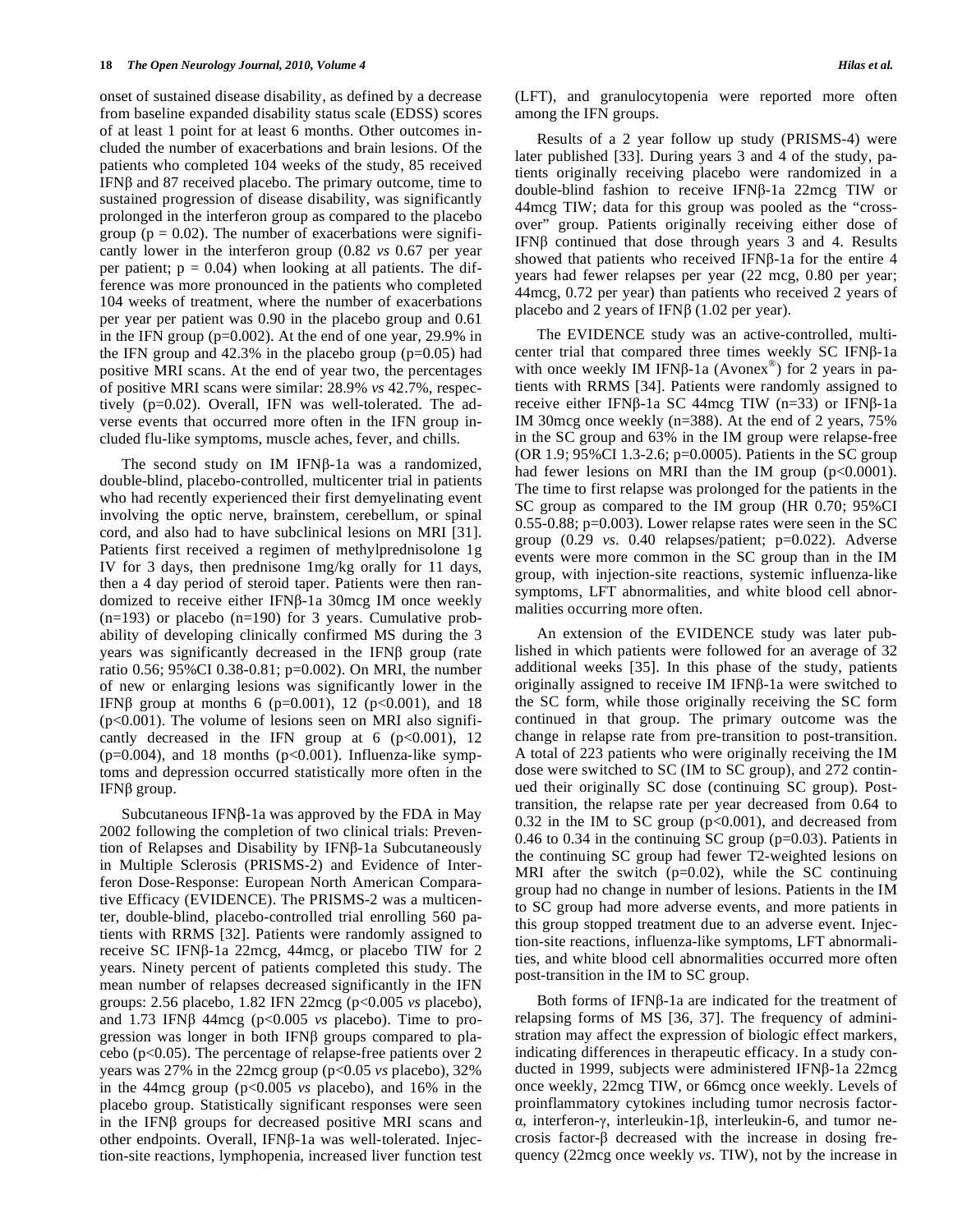absolute dose (22mcg once weekly *vs* 66mcg once weekly) [38].

#### **Interferon**  $\beta$ **-1b**

IFN $\beta$ -1b (Betaseron<sup>®</sup>) is the first disease modifying agent approved by the FDA in 1993. It is indicated for RRMS initially, and then also for clinical isolated syndrome (CIS) with MRI features consistent with MS [39].

 In a multi-center, double-blind, placebo-controlled trial, IFNß-1b reduced exacerbation rates, severity of exacerbations, and accumulation of MRI abnormalities. There was also an insignificant reduction of disability [40, 41]. In this trial, 372 patients with RRMS were randomized to receive placebo and IFN $\beta$ -1b (1.6 or 8 MIU SC every other day) for  $2$  years. IFN $\beta$ -1b demonstrated dose-dependent efficacy in annual exacerbation rates (1.27, 1.17 and 0.84, respectively). More patients receiving  $IFN\beta-1b$  remained exacerbation-free (36 *vs.* 18 placebo;  $p = 0.007$ ). IFN $\beta$ -1b also significantly delayed the time to first exacerbation by up to 142 days. Overall, IFN $\beta$ -1b had a persistent beneficial effect on exacerbation rate for up to 3 years and MRI burden of disease for up to 5 years [42]. Reported side effects include lymphopenia, liver enzyme elevation inflammation at injection site, fever, and myalgia.

The efficacy and safety of IFN $\beta$ -1b in patients with CIS has been demonstrated in a multi-center, randomized, double-blind, placebo-controlled, 2-year trial involving 468 patients [43]. Enrolled patients experienced a first clinical demyelinating event and at least two clinically silent brain MRI lesions. Treatment with IFN $\beta$ -1b significantly delayed the time to diagnosis of clinically definite MS by 50% and McDonald MS by 46%. It also significantly reduced secondary MRI endpoints, including newly active lesions and change in T2 lesion volume. Most common reported side effects were injection site reactions, flu-like syndrome, and headache. Incidence of depression was comparable in both groups (10% *vs*. 11%).

Treatment with IFNB-1b provided conflicting results in patients with SPMS in two multi-center, randomized, double-blind, placebo-controlled trials [44, 45]. In EU-SPMS trial, IFN $\beta$ -1b significantly delayed the progression of disability in European patients with SPMS. The study was terminated one month early due to a compelling evidence of efficacy. Fewer patients receiving IFN $\beta$ -1b had confirmed disease progression (39% *vs*. 50%, p = 0.0048). Overall, treatment with IFN $\beta$ -1b delayed progression for 9-12 months (OR 0.65; 95% CI 0.52-0.83). This beneficial effect was seen in patients with superimposed relapses and those with only progressive deterioration without relapses. IFN $\beta$ -1b also provided beneficial effects on relapse rate, relapse severity, MRI variables and time to becoming wheelchairbound in this 3-year study [44]. The most common reported side effects were flu syndrome, injection site inflammation, injection site reaction, fever, and hypertonia.

 Unfortunately, this efficacy was not reproducible in a similar study involving North Americans (NA-SPMS trial) [45] that enrolled 939 subjects with SPMS, but was halted approximately 3 months early due to a lack of efficacy. Although IFN $\beta$ -1b improved clinical relapses and MRI variables, it did not delay the time to confirmed progression of disability [45].

 There are no clear explanations for the contrasting results seen in EU-SPMS [44] and NA-SPMS [45] trials, but differences in patient baseline characteristics may have played an important role [46]. Evidences suggested that patients with ongoing inflammatory activity, as evidenced by pronounced disability progression and ongoing relapses, may benefit more from IFN $\beta$ -1b therapy [47]. It has been speculated that subjects in the EU-SPMS trial were more subject to treatment benefit compared to those in the NA-SPMS trial. The pooled analysis of both trials showed that treatment with IFN $\beta$ -1b provided a 20% risk reduction in EDSS progression confirmed at 6 months ( $p = 0.008$ ). Higher risk reduction (30% to 40%) was seen in patients with at least one relapse or change in EDSS by  $>1$  in the 2 years prior to study entry [47].

Even though all IFN $\beta$ s induce neutralizing antibodies, IFN $\beta$ -1a seems to be less immunogenic that IFN $\beta$ -1b, possibly due to its glycosylation [29, 48, 49]. In one study conducted in 2006, IM IFN $\beta$ -1a induced neutralizing antibodies at a lower rate  $(5\%; p<0.0001)$  than SC IFN $\beta$ -1a (29%) and interferon  $\beta$ -1b (31%) [49]. The frequency of binding antibodies followed the same pattern. However, in the subgroup of patients testing positive for neutralizing antibodies, more patients receiving IFN $\beta$ -1a had high titers compared to patients receiving IFN $\beta$ -1b (p=0.04). This may be the reason that many patients who develop neutralizing antibodies to  $IFNB-1b$  eventually return to negative neutralizing antibody titers, since higher antibody levels indicate that the antibodies will persist [50]. The IFN $\beta$ s also differ in the extent of liver injury they can cause. A retrospective chart review published in 2004 evaluated aminotransferase levels in 835 patients receiving the three IFN $\beta$ s [51]. The authors concluded that  $SC$  IFN $\beta$ -1b and IFN $\beta$ -1a led to similar elevations of aminotransferase levels, and these were higher than the levels caused by IM IFN $\beta$ -1a.

#### **Glatiramer**

 Glatiramer, or copolymer-1 (Copaxone®) is the acetate salt of a random mixture of synthetic polypeptides composed of L-glutamic acid, L-lysine, L-tyrosine, and L-alanine (Table **1**) [52]. It reduces relapses and MRI findings in patients with RRMS [53-56]. In a double-blind, randomized, placebo-controlled 2-year pilot trial that involved 48 patients, glatiramer reduced relapse rate by about 4-fold (0.6 *vs* 2.7 placebo) [54]. Significantly more patients receiving glatiramer remained exacerbation-free at the end of the study (56% *vs*. 26%). Similar results were noted in a double-blind, placebo-controlled, 2-year, phase 3 trial in 251 patients with RRMS [55]. Glatiramer significantly reduced annualized relapse rate by 29%  $(0.59 \text{ vs. } 0.84; \, \mathsf{p} = 0.007)$  with a more profound benefit in subjects with lower EDSS scores of 0 to 2. Nevertheless, glatiramer did not provide benefit in sustained disability progression, defined as a 1.0 point or greater increase in EDSS maintained for 90 days. Drug-related side effects were injection-site reactions (90% *vs*. 59% placebo) and transient self-limiting systematic reactions, characterized by flushing, chest pain, palpitation, anxiety and dyspnea (15% *vs*. 3%). In a randomized, placebo-controlled extension trial [56], glatiramer provided similar benefit in relapse rate reduction (32%), and demonstrated benefit on disability progression, defined as worsening by 1.5 or greater on the EDSS ( $p = 0.001$ ). Local injection site reactions occurred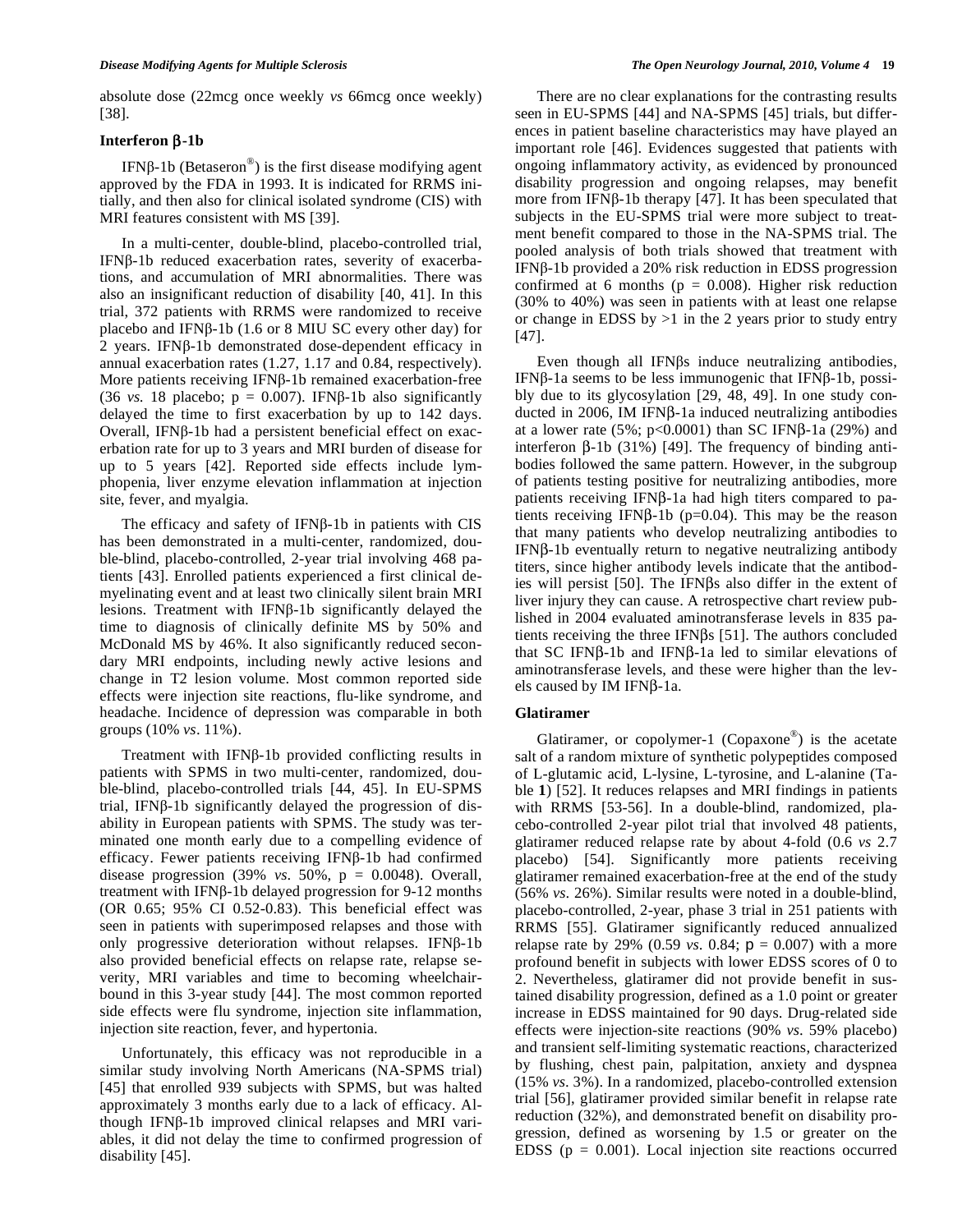more commonly in the glatiramer group (66% *vs*. 37% placebo). Immediate systemic reactions were noted with glatiramer use (1%% *vs*. 3.2% placebo) [56].

 Follow-up analyses compared the neurologic status of subjects who remained on glatiramer therapy with those who withdrew from therapy in a 10-year period [57]. Results showed that more patients who remained on glatiramer therapy had stable or improved EDSS scores (68% *vs*. 28%). Still, glatiramer was associated with injection site reactiosn (erythema, pain, mass, edema) and immedidate postinjection reaction (vasodilation, chest pain, palpitation, tachycardia or dyspnea) [57]. Unlike interferons, glatiramer is not associated with flu-like reactions or depression and does not seem to worsen headaches [58, 59]. Glatiramer is a Category B drug but use during pregnancy and breastfeeding is not recommended [52].

 Glatiramer has also reduced MRI-measured disease activity and burden among RRMS patients in a randomized, placebo-controlled, 9-month study that involved 239 patients [60]. The glatiramer group had a significant reduction in the total number of enhancing lesion In another study, glatiramer significantly reduced the likelihood of new T2 lesions after 7 and 8 months, and provided a favorable effect on tissue disruption in MS lesions [61]. In addition, a small study showed that glatiramer may be an option for continuing disease modification in patients with RRMS who received prior treatment with mitoxantrone [62], or IFN $\beta$  treatments [63, 64].

 A randomized, placebo-controlled, 3-year (PROMISE) trial was planned to evaluate the effect of glatiramer in delaying time to confirmed disease progression in 943 patients with PPMS. Unfortunately, it was halted early due to significant dropout of patients (26.4%) and marked slower annual progression rate in the placebo group (16.1% compared to an expected rate of 50%) [65].

#### **Mitoxantrone**

 Mitoxantrone was approved by the FDA in October 2000, and is indicated for the reduction of neurologic disability and/or frequency of clinical relapses in patients with SPMS, PRMS, or worsening RRMS (Table **1**). The approval of mitoxantrone was based on two phase III clinical trials. The first study was a multicenter, double-blind, placebocontrolled, trial conducted in patients with SPMS or PRMS [66, 67] A total of 194 patients were enrolled and 188 patients were included in an intent-to-treat analysis at 24 months. Patients were randomized to receive either mitoxantrone  $5mg/m^2$ , mitoxantrone  $12mg/m^2$  or placebo IV every 3 months for 24 months.

In comparing mitoxantrone  $5mg/m^2$ , mitoxantrone 12mg/m<sup>2</sup> or placebo, the mean EDSS changes was 0.23, 0.13 and 0.23, mean ambulation index changes was 0.41, 0.30 and 0.77, mean number of relapses treated with corticosteroids was 0.73, 0.40 and 1.20, median months to first relapse requiring corticosteroids was 6.9, 20.4, 6.7, and mean standardization neurological status change was 0.38, 1.07, 0.77, respectively (all p values significant).

 In regards to the subset of patients undergoing MRI assessment, the number of patients with new gadoliniumenhancing lesions was 11%, 0% and 18% in the mitoxan-

trone  $5mg/m^2$ , mitoxantrone  $12mg/m^2$  and placebo groups, respectively (p=0.022). The mean number of patients in which a change in the number of T2-weighted lesions were 34, 28 and 32, respectively.

 Mitoxantrone was most frequently reported to cause mild or moderate nausea, urinary tract infections, menstrual disorders including amenorrhea, and mild alopecia, compared to the placebo group. Approximately 9.7% (6/60) of patients in the mitoxantrone  $12mg/m^2$  group discontinued treatment due to the occurrences of leukopenia, depression, decreased left ventricular function, bone pain, emesis, renal failure and prevention of recurrent urinary tract infections, compared to the  $3.1\%$  ( $2/64$ ) in the placebo group due to hepatitis and myocardial infarction. No deaths or serious drug-related events occurred during the study.

 The second study was a controlled trial conducted to assess the efficacy and safety of combination mitoxantrone and methylprednisolone in patients with SPMS or worsening RRMS who experienced residual neurological deficit between relapses [66]. At screening, patients were initiated on a two-month protocol consisting of monthly doses of methylprednisolone 1g IV, as well as monthly MRI scans. Patients who had developed at least one new gadoliniumenhancing lesion during this time were randomized and included in the study, A total of 42 patients were then randomized to receive either methylprednisolone 1g IV monthly or approximately  $12mg/m^2$  of mitoxantrone IV plus methylprednisolone 1g IV for a total of 6 months. All completed the study except five patients in the methylprednisolone group, due to lack of efficacy,

 More patients in the mitoxantrone plus methylprednisolone group had no new gadolinium-enhancing lesions at 6 months (90% *vs* 31%; p=0.001). In addition, the mean EDSS change among the groups was  $-1.1$  and  $-0.1$  (p=0.013), mean annual relapse rate per patient was 0.7 and 3.0 (p=0.003) and percentage of patients without relapses was 67% and 33% (p=0.031) for combination and methylprenidolone alone groups, respectively.

 The most frequently reported adverse effects reported in the mitoxantrone plus methylprednisolone group, versus the methylprednisolone alone group included amenorrhea, alopecia, nausea, and asthenia. Leukopenia, neutropenia, and mild to moderate infections were also reported at a higher rate in the combination therapy group.

 In a multicenter study, the efficacy of mitoxantrone over 24 months was compared to placebo in the proportion of patients with confirmed progression of MS [68]. Fifty-one patients with clinically definite or laboratory-supported RRMS were were randomized to receive either mitoxantrone  $8$ mg/m<sup>2</sup> IV over 30 minutes monthly for 1 year or placebo.

 A statistically significant difference in the proportion of patients with confirmed progression of MS as measured by at least one point on the EDSS was seen at 24 months and the total study period (baseline to 24 months) between the treatment and placebo groups (0% *vs*. 25%, p=0.01; 7% *vs* 37%, p=0.02). No significant differences were noted on the mean change of EDSS scores between the two groups at 12 or 24 months. A significant decrease in the mean number of annual exacerbations was reported when comparing mitaxontrone to placebo at 12 months (0.52 *vs*. 1.54, p=0.001) and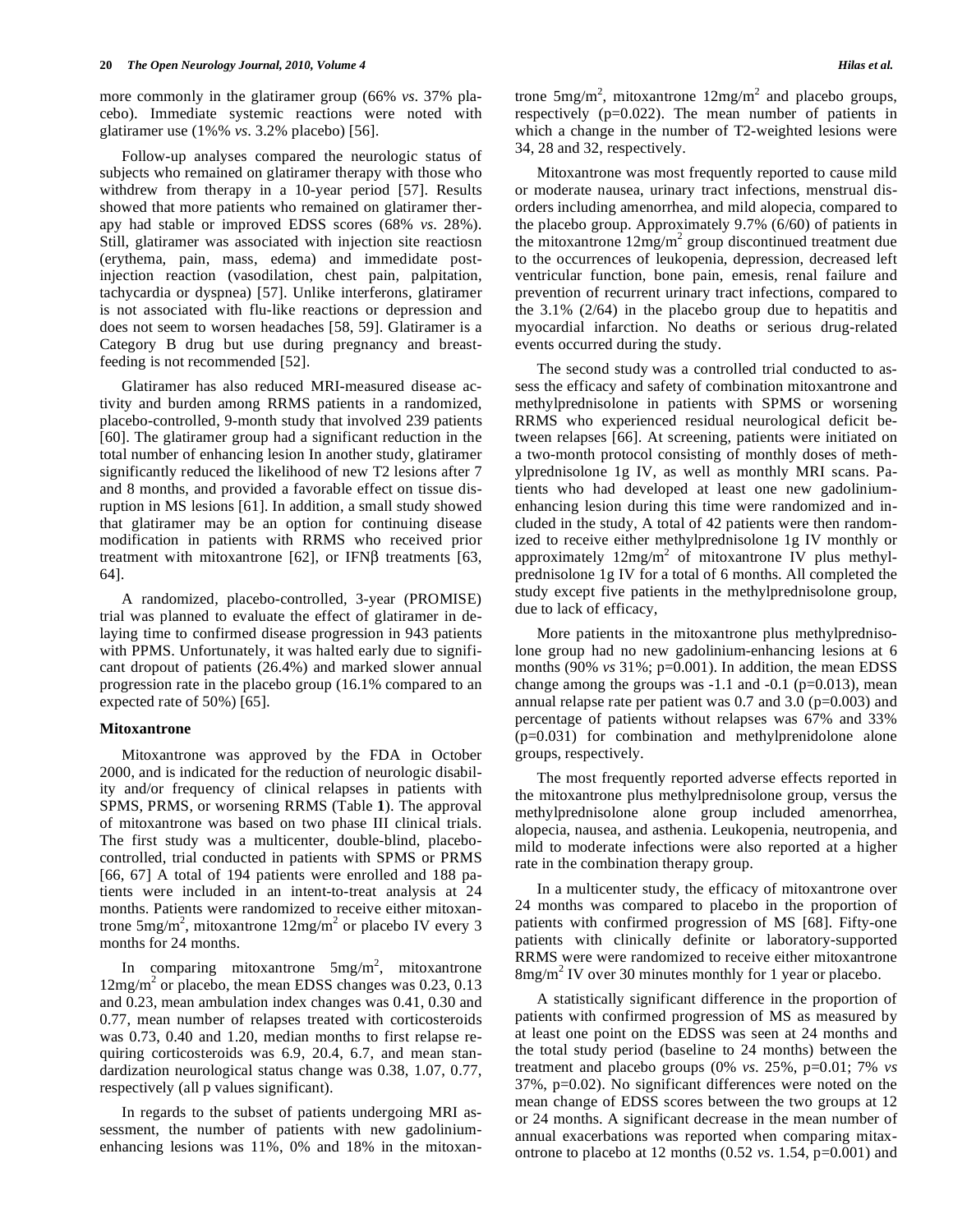at 24 months (0.37 *vs*. 1.1, p=0.005). The number of exacerbation-free patients were also found to be statistically significant between the groups at 12 months (70% *vs*. 25%, p=0.003) and at 24 months (78% *vs*. 42%, p =0.01). All 51 patients completed the MRI study except 9 patients due to perceptions of treatment inefficacy, lack of compliance or non-medical reasons. No significant differences in the development of new or enlarged lesions were noted at 12 or 24 months between the two study groups, however, a greater reduction in the number of new lesions was noted in the mitoxantrone group.

 The most frequently reported side effects in the mitoxantrone group were mild or moderate nausea, urinary tract and upper respiratory infections, headache, and diarrhea. Five women experienced transient amenorrhea.

#### **Natalizumab**

Natalizumab  $(Tysabri^{\omega})$  is the first recombinant humanized monoclonal antibody that was approved by the FDA in November 2004 for use in RRMS (Table **1**). It was voluntarily withdrawn from the market by the manufacturer in February 2005 due to 2 reports of progressive multifocal leukoencephalopathy (PML), including one fatal case. In addition, a third patient developed PML in another open label trial involving the use of natalizumab in Crohn's disease [69]. In July 2006, after a thorough review of all patients exposed to this agent and additional clinical trials evaluating its safety and efficacy, the FDA allowed natalizumab to return to the market with a block-box warning of PML and under strict safety restrictions and provisions. This agent is only available to certified practitioners, infusion centers and pharmacies registered through a special restricted distribution program known as the TOUCH<sup>™</sup> (Tysabri<sup>®</sup> Outreach: Unified Commitment to Health) Prescription Program [69, 70]. Most recently, two European patients were reported to develop PML prompting the FDA to report an alert in August 2008. Natalizumab is currently indicated for monotherapy in the treatment of relapsing forms of MS. It is used to delay the accumulation of physical disability and to reduce the frequency of clinical exacerbations.

 Two phase III clinical trials were pivotal in the approval of natalizumab for use in patients with MS. In the first study, 942 patients with a diagnosis of relapsing MS were included [71, 72]. This was a multicenter, double-blind, placebocontrolled, trial which enrolled patients who had not received INF $\beta$  or glatiramer for the previous 6 months. Eligible patients were randomly assigned (2:1) to receive either natalizumab 300mg or placebo by IV infusion every 4 weeks for up to 116 weeks.

 Results revealed better clinical and MRI endpoints for patients in the natalizumab group at 2 years ( $p<0.001$ ). Seventeen percent of the natalizumab group *versus* 29% of the placebo group had a sustained increase in disability. There was a relative risk reduction of 42% at 2 years in the natalizumab group (0.22 *vs*. 0.67 annual relapse rate). More patients in the natalizumab group remained relapse free at two years (67% *vs*. 41%).

 The most frequently reported serious adverse effects among the natalizumab and placebo groups were infections, acute hypersensitivity reactions, depression, and cholelithiasis. Other adverse events which were significantly more

common in the natalizumab group included headache, fatigue, arthralgia, pain in extremity, abdominal discomfort, diarrhea and rash.

 The second multicenter, double-blind, placebo-controlled parallel-group trial [71, 73] enrolled patients with RRMS (n  $= 1196$ ), however, only 1171 of these patients were included in data analysis. All patients received treatment with  $INF\beta$ -1a for at least 12 months and experienced at least one relapse during the 12-month period prior to study initiation. Patients were randomly assigned to receive either 300mg of natalizumab or placebo IV every 4 weeks, in addition to 30mcg of INF $\beta$ -1a administered IM once weekly for up to 116 weeks. Combination therapy was reported to have a 24% reduction in the relative risk of sustained disability  $(p=0.02)$ , with a lower cumulative probability of sustained disability progression at two years (23% *vs*. 29%; p=0.02). Combination therapy was also associated with a lower annualized rate of relapse as compared to INF $\beta$ -1a (0.38 *vs.* 0.82 at one year, p<0.001; 0.34 *vs*. 0.75 at two years; p<0.001). The risk of relapse was reported to be 50% lower with combination therapy  $(p<0.001)$ ; 54% in the combination group and 32% in the INF $\beta$ -1a group alone (p<0.001) were relapse-free at two years. In addition, natalizumab produced a 92% reduction in gadolinium-enhancing lesions (2.4 *vs*. 0.2; p<0.001), an 83% reduction in new or enlarging T2-hyperintense lesions (11.0 *vs*. 1.9; p<0.001) and a 76% reduction in new T1 hypointense lesions (4.6 *vs*. 1.1; p<0.001) over the two year period.

 Commonly reported adverse events of the combination group included anxiety, pharyngitis, sinus congestion and peripheral edema. The incidence of infection was similar in both the combination and INF $\beta$ -1a alone group. The most common serious adverse event among both study groups was MS relapse. Appendicitis was also more common in natalizumab patients. The trial was stopped approximately one month prior to the anticipated date due to 2 cases of natalizumab associated PML.

 In another multicenter, double-blind, placebo-controlled trial, a total of 213 patients with clinically definite or laboratory-supported definite RRMS or SPMS were enrolled and included in the intent-to-treat analysis [74]. Patients were randomized to receive either natalizumab 3mg/kg, natalizumab 6mg/kg, or placebo administered by IV infusion every 28 days for a total of 6 months. Physical and neurological examinations were performed at monthly, at which time adverse events were also recorded.

 Over 6 months, reductions in the number of new lesions in the natalizumab 3mg/kg, 6mg/kg and placebo groups were 0.7, 1.1 and 9.6 per patient, respectively)p<0.001;). Relapses were seen in 13, 13 and 27 patients respectively, (p=0.02). The placebo group reported a slight worsening in well-being with a mean decrease of 1.38mm (on a 100-mm visualanalogue scale). An improvement in well-being was reported in both the 3mg/kg natalizumab and 6mg/kg natalizumab groups (a mean increase of 9.49mm and 6.21mm, respectively). The 3mg/kg natalizumab group had a mean of 0.7 new gadolinium-enhancing lesions per patient (p<0.001), 1.1 in the 6mg/kg natalizumab group, and 9.6 in the placebo group  $(p<0.001)$ . No significant difference in values was detected between the two natalizumab groups.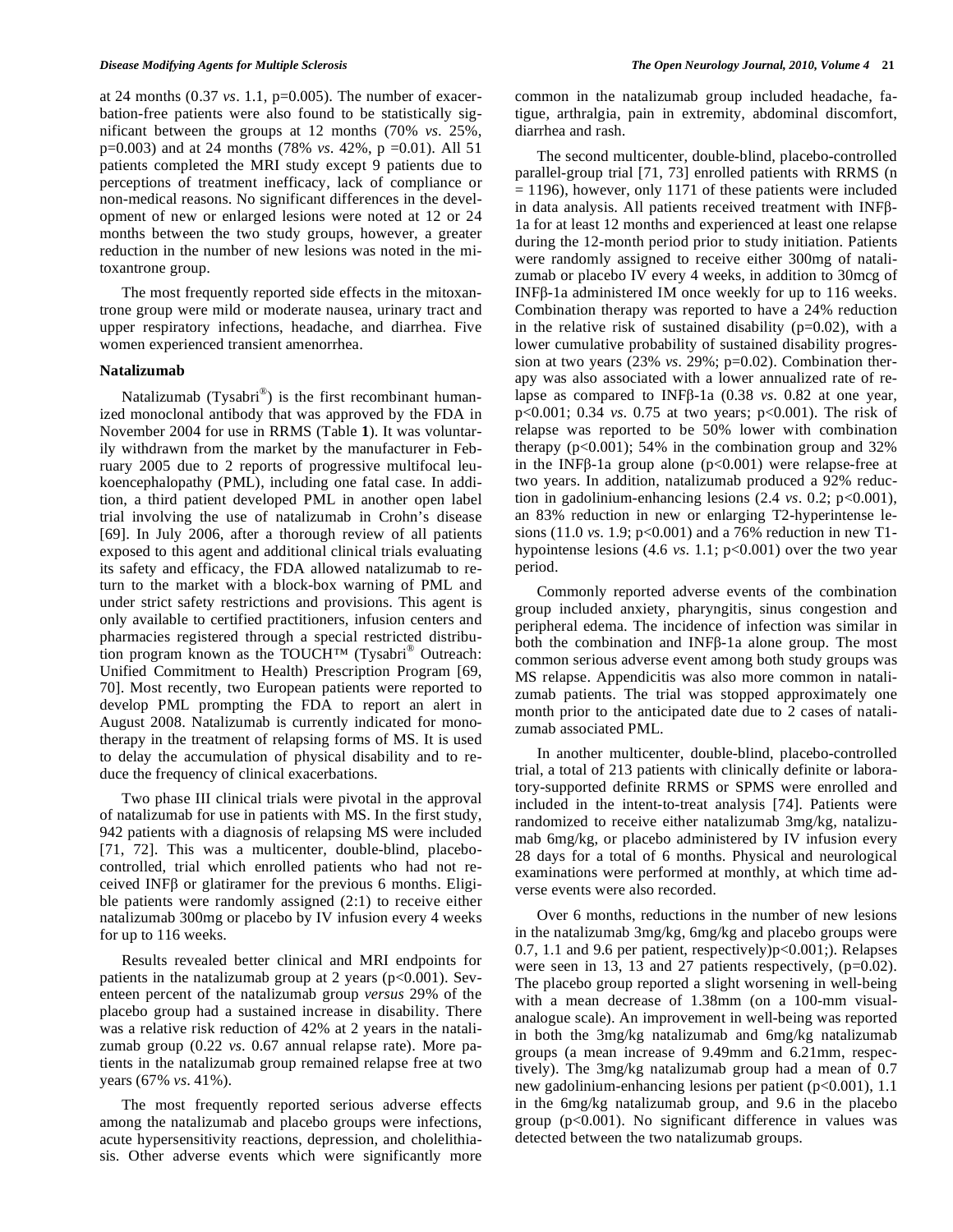Subgroup analysis demonstrated the efficacy of natalizumab over placebo in reducing new enhancing lesions in both RRMS and SPMS patients. Natalizumab also caused marked reductions in the numbers of persistent enhancing lesions and new active lesions, the total volume of enhancing lesions, and the percentage of scans showing activity. In addition, fewer natalizumab-treated patients requires corticosteroid treatment for relapses. No significant changes in the EDSS scores were observed in any group during the sixmonth treatment period.

 Adverse effects were similar in all groups and included headache, infection, urinary tract infection, accidental injury, pharyngitis, myasthenia, paresthesia, rash, pruritis, back pain, diarrhea and sinusitis. One death due to pleural carcinomatosis complicated by hemothorax was reported in the placebo group.

### **Comparative Studies**

INF $\beta$ -1b has been directly compared to INF $\beta$ -1a 30 mcg IM formulation in patients with RRMS in a multi-center, randomized, 2-year trial (INCOMIN trial), which enrolled 188 patients with RRMS [74]. Significantly more patients receiving IFNβ-1b remained relapse-free (51% *vs.* 36%) and remained free from new MRI lesions (55% *vs*. 26%). It, however, was associated with high level of neutralizing antibodies (22% *vs*. 6%; p < 0.01) [75]. Headache and injection site reactions occurred more frequently in the IFN $\beta$ -1b treated patients [76]. An open-label Danish study showed no differences in relapses, disease progression or adverse effects between IFN $\beta$ -1b and IFN $\beta$ -1a SC formulation after one year of therapy [77].

 A small, single-blinded, randomized, 2-year trial suggested that IFNß-1b and both IFNß-1a formulations provided statistically significant efficacy in RRMS patients [78]. Subcutaneous products, but not intramuscular product, were associated with significant reductions in EDSS. An open label study ( $n = 58$ ) has suggested that IFN $\beta$ -1b was equally effective and tolerated as glatiramer 20 mg daily or every other day [79]. All treatments provided comparable benefits in relapses and EDSS scores. IFN $\beta$ -1b was associated with a slower progression in disability but glatiramer was better tolerated. Another open label study suggested that  $INF\beta-1b$ and glatiramer, but not INF $\beta$ -1a (Avenex<sup>®</sup>) significantly reduced relapse rate [80].

 A retrospective, open-label study also suggested glatiramer reduced relapses more than interferons [81]. An open label study showed that delaying therapy with glatiramer increases the risk of neurologic disability in patients with RRMS [81]. When compared to IFN $\beta$ -1b in an open label study involving RRMS patients, glatiramer was associated with better side effect profile, whereas  $INF\beta-1b$ slowed the progression of disability more significantly [82]. The combination therapy with  $INF\beta-1b$  and glatiramer in the treatment of MS is being explored [83].

#### **DRUGS UNDER DEVELOPMENT**

 Cladribine is a purine nucleoside anti-neoplastic agent that is postulated to modulate the T-cell mediated processes in MS [84]. To date, cladribine has been studied in one phase III trial in patients with chronic progressive MS. In the double-blind, randomized, placebo controlled trial, patients

started with a 4-week screening phase, followed by one year of a double-blind phase, and then entered into a 6 year extension study. In group 1, patients were given cladribine 0.07 mg/kg/day SC for 5 consecutive days for 6 months, followed by 2 months of placebo; in group 2, patients were given cladribine SC 0.07 mg/kg/day for 5 consecutive days for 2 months, followed by placebo for 6 months; in group 3, patients were given placebo for 8 months. At the end of the treatment phase, the cladribine groups did not differ from the placebo group in terms of disability scores, but did show fewer gadolinium-enhancing lesions on MRI. At the end of the study, the proportion of patients with gadoliniumenhancing lesions decreased by 70% in the group 1, and by 83% in group 2, as compared to 18% in the placebo group. Treatment-related adverse events included muscle weakness, hypertonia, purpura, rhinitis, ataxia, and upper respiratory tract infection.

 Fingolimod is a sphingosine-1-phosphate (S1P) receptor agonist which causes down-regulation of the S1P receptor, leading to sequestration of T-cells in the thymus and secondary lymphoid organs [85]. Suppressing the migration of Tcells can help reduce the autoimmune activity in MS. Fingolimod has been evaluated in the treatment of RRMS in one phase II trial [86]. In the double-blind, placebo-controlled study, 281 patients received oral regimens of either fingolimod 1.25mg, 5mg or placebo once daily for 6 months. In the extension phase of the study, patients receiving placebo were crossed over to receive fingolimod at 1.25 mg or 5 mg daily for 6 months. Patients initially receiving fingolimod continued the drug at the same dose for another 6 months. At the end of the first 6 months, the number of gadoliniumenhanced lesions was lower in the fingolimod 1.25 mg and 5 mg groups than in the placebo group (8.4, 5.7, and 14.8 lesions, respectively;  $p<0.001$ ). At the end of 12 months, the number of gadolinium-enhanced lesions was similar in patients who received placebo followed by fingolimod as in patients who had received fingolimod for the entire 12 months. Adverse event occurring commonly in the fingolimod patients included nasopharyngitis, dyspepsia, headache, somnolence, diarrhea, and nausea. Elevations in alanine transaminase were seen in the fingolimod 1.25 mg and 5 mg group. A phase III study is currently underway [87].

#### **CONCLUSION**

 MS continues to be a complex and devastating disease. Many questions still exist regarding its etiology and pathophysiology, making an appropriate approach to treatment challenging. A few disease modifying agents are available. While interferon beta 1a and 1b have relatively long-term clinical experience in patients with RRMS, the beta 1b formulation recently demonstrated its effect in delaying the time to diagnosis of definite MS. Glatiramer and natalizumab have both established efficacy in relapsing forms of multiple sclerosis; whereas mitoxantrone is more commonly used in patients with advanced disease. Although all disease modifying agents reduce MS relapses by interacting with the immunologic system, each of them have side effects that requires specific clinical monitoring. More data on comparative efficacy and long term information on safety are eagerly awaited. The effects of investigational compounds are also greatly anticipated, and may provide hopes of addressing the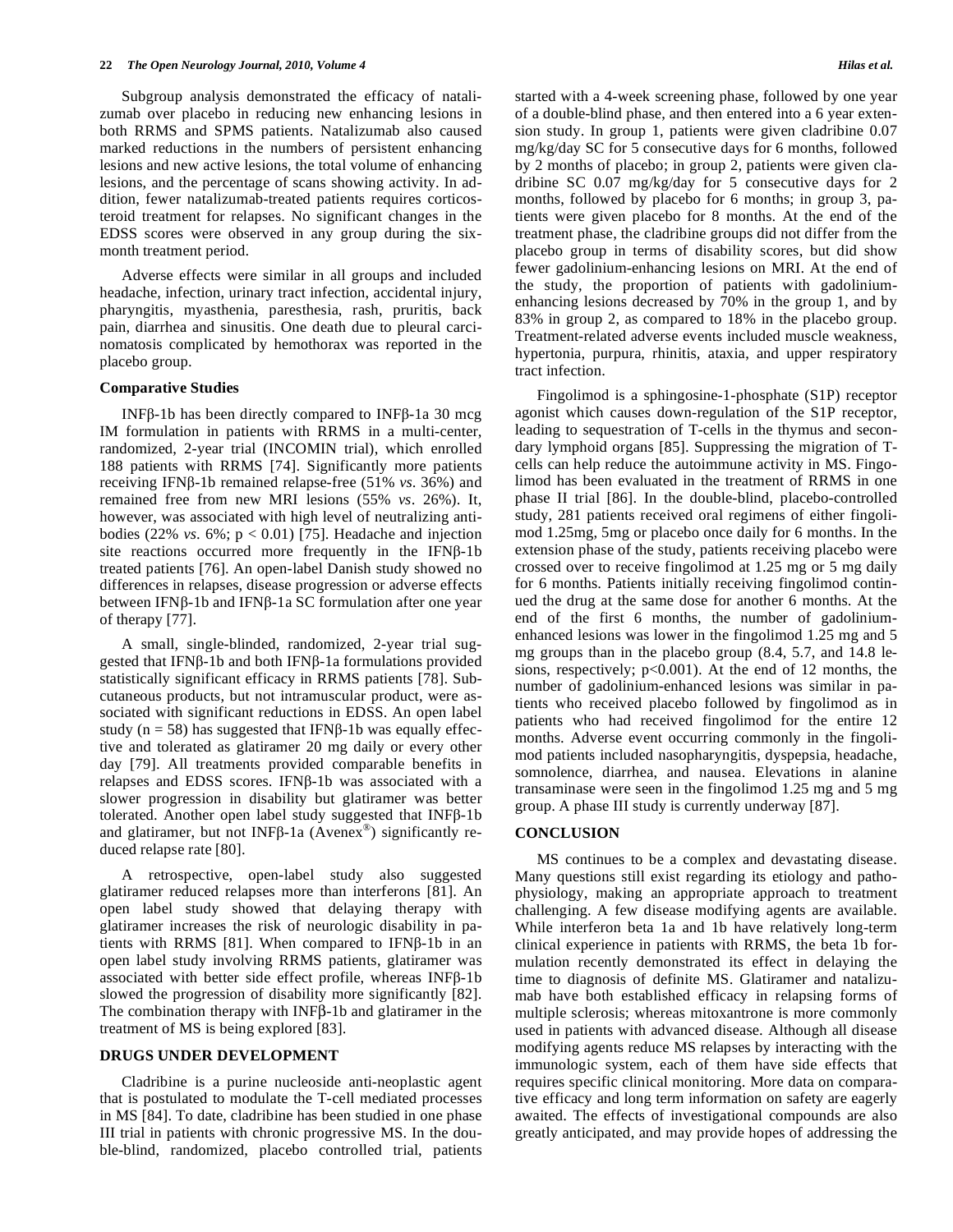challenges in reducing or delaying the distressing MS-related health concerns.

#### **REFERENCES**

- [1] Holland NJ. Overview of multiple sclerosis. National Multiple Sclerosis Society. Available at: http: //www.nationalmssociety.org/ docs/HOM/BasicFacts.pdf [Accessed: January 20, 2008].
- [2] Noseworthy JH, Lucchinetti C, Rodriguez M, *et al*. Multiple sclerosis. N Engl J Med 2000; 343: 938-52.
- [3] Anderson DW, Ellenberg JH, Leventhal CM, *et al*. Revised estimate of the prevalence of multiple sclerosis in the United States. Ann Neurol 1992; 31: 333-6.
- [4] Ebers GC. Genetics and multiple sclerosis: an overview. Ann Neurol 1994; 36: S12-S14.
- [5] Compston A. The epidemiology of multiple sclerosis: principles, achievements, and recommendations. Ann Neurol 1994; 36: S211- S217.
- [6] Sadovnick AD, Baird PA, Ward RH. Multiple sclerosis: updated risks for relatives. Am J Med Genet 1988; 29: 533-41.
- [7] Willer CJ, Dyment DA, Risch NJ, *et al*. Twin concordance and sibling recurrence rates in multiple sclerosis. Proc Natl Acad Sci USA 2003; 100: 12877-82.
- [8] Sadovnick AD, Ebers GC, Wilson RW, *et al*. Life expectancy in patients attending multiple sclerosis clinics. Neurology 1992; 42: 991-4.
- [9] Guthrie EW. Overview of multiple sclerosis. US Pharm 2005; 30: 73-82.
- [10] Berti R, Soldan SS, Akhyani N, *et al*. Extended observations on the association of HHV-6 and multiple sclerosis. J Neurovirol 2000; 6: S85-S87.
- [11] Johnson RT. The virology of demyelinating diseases. Ann Neurol 1994; 36: S54-S60.
- [12] Swanborg RH, Whittum-Hudson JA, Hudson AP. Infectious agents and multiple sclerosis—are *Chlamydia pneumoniae* and human herpes virus 6 involved? J Neuroimmunol 2003; 136: 1-8.
- [13] Marrie RA. Environmental risk factors in multiple sclerosis aetiology. Lancet Neurol 2004; 3: 709-18.
- [14] Detels R, Visscher BR, Haile RW, *et al*. Multiple sclerosis and age at migration. Am J Epidemiol 1978; 108: 386-93.
- [15] Burks JS, Arnason BG, Coyle PK, *et al*. Issues and practices in multiple sclerosis. Neurorehabil Neural Repair 2002; 16: 1-14.
- [16] Weinshenker BG. The natural history of multiple sclerosis. Neurol Clin 1995; 119: 119-46.
- [17] Polman CH, Uitdehaag BMJ. Drug treatment of multiple sclerosis. BMJ 2000; 321: 490-4.
- [18] Weinshenker GC, Bass B, Rice GPA, *et al*. The natural history of multiple sclerosis: a geographically based study, I: clinical course and disability. Brain 1989; 112: 133-46.
- [19] Neuhaus O, Kieseier BC, Hartung HP. Therapeutic role of mitoxantrone in multiple sclerosis. Pharmacol Ther 2006; 109: 198- 209.
- [20] Lublin FD, Reingold SC. Defining the course of multiple sclerosis: results of an international survey. Neurology 1996; 46: 907-11.
- [21] Andersson PB, Waubant E, Gee L, Goodkin DE. Multiple sclerosis that is progressive from the time of onset. Arch Neurol 1999; 56: 1138-46.
- [22] Scott TF, Schramke CJ, Novero J, Chieffe C. Short-term prognosis in early relapsing-remitting multiple sclerosis. Neurology 2000; 55: 689-93.
- [23] Kantarei O, Siva A, Eraksoy M, *et al*. Survival and predictors of disability in Turkish MS patients. Neurology 1998; 51: 765-72.
- [24] McDonald WI, Compston A, Edan G, *et al*. Recommended diagnostic criteria for multiple sclerosis: guidelines from the international panel on the diagnosis of multiple sclerosis. Ann Neurol 2001; 50: 121-7.
- [25] National Collaborating Centre for Chronic Conditions. Multiple sclerosis. National clinical guideline for diagnosis and management in primary and secondary care. London (UK): National Institute for Clinical Excellence (NICE) 2004.
- [26] Filippi M, Horsfield MA, Ader HJ, *et al*. Guidelines for using quantitative measures of brain magnetic resonance imaging abnormalities in monitoring the treatment of multiple sclerosis. Ann Neurol 1998; 43: 499-506.
- [27] Polman CH, Reingold SC, Edan G, *et al*. Diagnostic criteria for multiple sclerosis: 2005 revisions to the "McDonald Criteria." Ann Neurol 2005; 58: 840-6.
- [28] Markowitz CE. Interferon-beta: mechanism of action and dosing issues. Neurology 2007; 68: S8-S11.
- [29] Tourbah A, Lyon-Caen. Interferons in multiple sclerosis: ten years experience. Biochimie 2007; 89: 899-902.
- [30] Jacobs LD, Cookfair DL, Rudick RA, *et al*. Intramuscular interferon beta-1a for disease progression in relapsing multiple sclerosis. Ann Neurol 1996; 39: 285-94.
- [31] Jacobs LD, Beck RW, Simon JH, *et al*. Intramuscular interferon beta-1a therapy initiated during a first demyelinating event in multiple sclerosis. N Engl J Med 2000; 343(13): 898-904.
- [32] PRISMS (Prevention of Relapses and Disability by Interferon  $\beta$ -1a Subcutaneously in Multiple Sclerosis) Study Group. Randomized double-blind placebo-controlled study of interferon $\beta$ -1a in relapsing/remitting multiple sclerosis. Lancet 1998; 352: 1498-504.
- [33] PRISMS (Prevention of Relapses and Disability by Interferon  $\beta$ -1a Subcutaneously in Multiple Sclerosis) Study Group. PRISMS-4: long-term efficacy of interferon  $\beta$ -1a in relapsing MS. Neurology 2001; 56: 1628-36.
- [34] Panitch H, Goodin DS, Francis G, *et al*. Randomized, comparative study of interferon  $\beta$ -1a treatment regimens in MS: the EVIDENCE trial. Neurology 2002; 59: 1496-506.
- [35] Schwid SR, Sharief M, Sandberg-Wollheim M, *et al*. Enhanced benefit of increasing interferon beta-1a dose and frequency in relapsing multiple sclerosis: the EVIDENCE study. Arch Neurol 2005; 62: 785-692.
- [36] Avonex Prescribing Information (interferon  $\beta$ -1a). Biogen Idec, Inc. Cambridge, MA, November 2006.
- [37] Rebif Prescribing Information (interferon  $\beta$ -1a). Serono, Inc. Rockland, MA, September 2005.
- [38] Rothuizen LE, Buclin T, Spertini F, *et al*. Influence of interferon beta-1a dose frequency on PBMC cytokine secretion and biological effect markers. J Neuroimmunol 1999; 99: 131-41.
- [39] Betaseron® Prescribing Information. Bayer HealthCare Pharmaceuticals Inc. Montville, New Jersey, USA. September 2007.
- [40] The IFNB Multiple Sclerosis Study Group. Interferon beta-1b is effective in relapsing-remitting multiple sclerosis. I. Clinical results of a multicenter, randomized, double-blind, placebo-controlled trial. Neurology 1993; 43: 655-61.
- [41] Paty DW, Li DK. Interferon beta-1b is effective in relapsingremitting multiple sclerosis. II. MRI analysis results of a multicenter, randomized, double-blind, placebo-controlled trial. UBC MS/MRI Study Group and the IFNB Multiple Sclerosis Study Group. Neurology 1993; 43: 662-7.
- [42] Interferon beta-1b in the treatment of multiple sclerosis: final outcome of the randomized controlled trial. The IFNB Multiple Sclerosis Study Group and The University of British Columbia MS/MRI Analysis Group. Neurology 1995; 45: 1277-85.
- [43] Kappos L, Polman CH, Freedman MS, *et al*. Treatment with interferon beta-1b delays conversion to clinically definite and McDonald MS in patients with clinically isolated syndromes. Neurology 2006; 67: 1242-9.
- [44] European Study Group on interferon beta-1b in secondary progressive MS. Placebo-controlled multicentre randomised trial of interferon beta-1b in treatment of secondary progressive multiple sclerosis. Lancet 1998; 352: 1491-7.
- [45] Panitch H, Miller A, Paty D, Weinshenker B. Interferon beta-1b in secondary progressive MS: results from a 3-year controlled study. Neurology 2004; 63: 1788-95.
- [46] Coyle PK. Evidence-based medicine and clinical trials. Neurology 2007; 68: S3-7.
- [47] Kappos L, Weinshenker B, Pozzilli C, *et al*. Interferon beta-1b in secondary progressive MS: a combined analysis of the two trials. Neurology 2004; 63: 1779-87.
- [48] Noronha A. Neutralizing antibodies to interferon. Neurology 2007; 69: S16-S22.
- [49] Gneiss C, Tripp P, Reichartseder F, *et al*. Differing immunogenic potentials of interferon beta preparations in multiple sclerosis patients. Mult Scler 2006; 12: 731-7.
- [50] Gneiss C, Reindl M, Lutterotti A, *et al*. Interferon-beta: the neutralizing antibody (NAb) titre predicts revision to NAb negativity. Mult Scler 2004; 10: 507-510.
- [51] Tremlett HL, Yoshida EM, Oger J. Liver injury associated with the -interferons for MS. Neurology 2004; 62: 628-31.